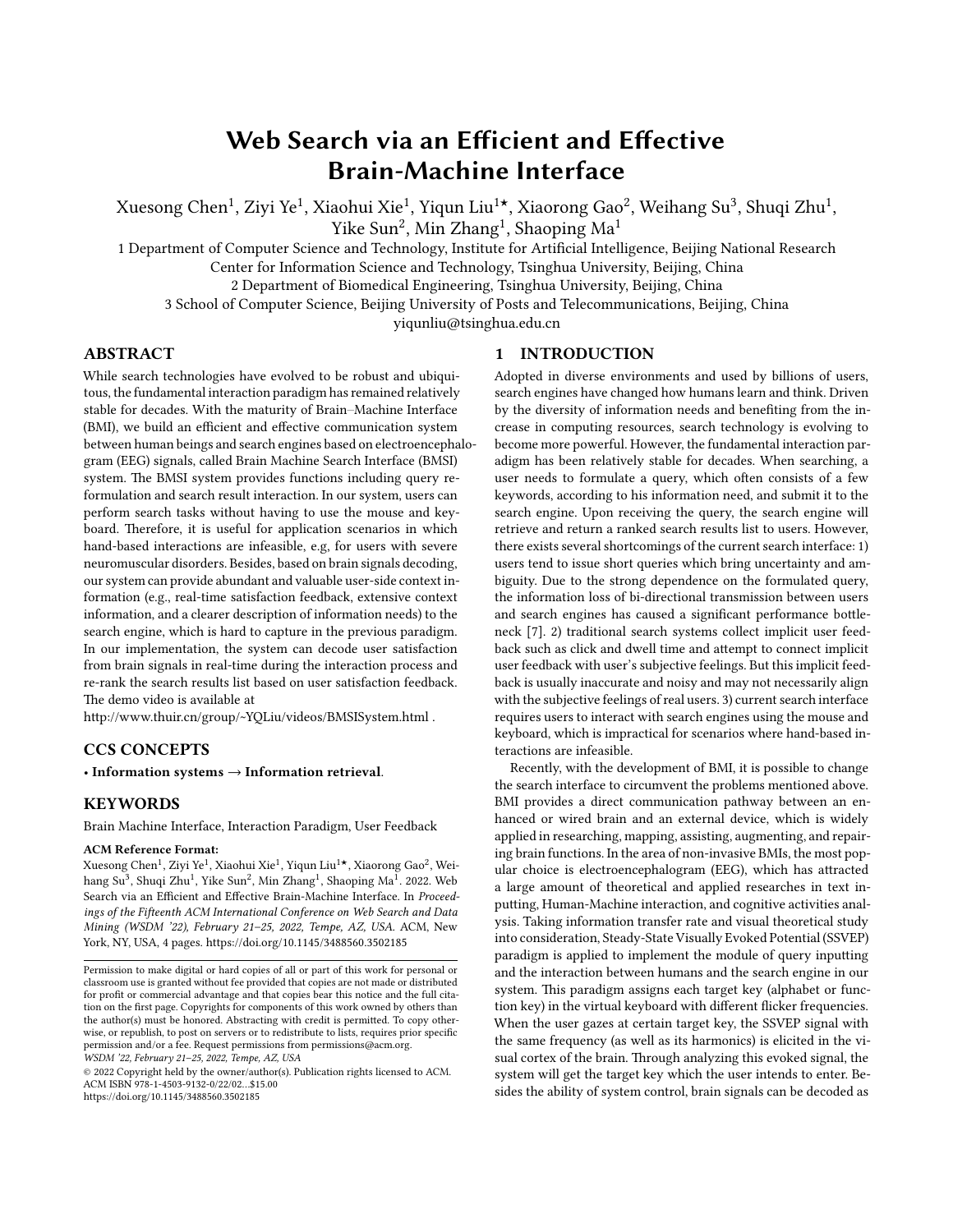the search context and user feedback to understand and improve the search process. For example, Moshfeghi et al.[[8\]](#page-3-2) find that brain signals are related to the occurrence of information need and Gwizdka et al. [\[5](#page-3-3)] decode brain signals to the relevance judgment.

In this paper, we build a search system based on the EEG device. Users can perform search tasks including formulating/submitting queries, interacting with search results. Moreover, we estimate the search state and decode user satisfaction and utilize the inferred feedback for evaluating and re-ranking search results to improve search experience. As far as we know, our implemented system is the first closed-loop system that users can interact with without relying on the mouse or keyboard. Based on collected brain signals, the proposed system can improve the search experience proactively, dynamically and personally.

#### **2 SYSTEM OVERVIEW**

BMSI System consists of two parts: User Interaction Module and Data Process Module, as shown in Figure [1.](#page-2-0) The User Interaction Module provides interaction interfaces including the visual speller page, landing pages, and SERPs, on which users can perform search tasks such as formulating queries and examining search results. While the Data Process Module runs in the backend and it can decode the brain signals and provide real-time feedback for the User Interaction Module.

In the visual speller page, users can issue queries by gazing at the target key that flickers with a specific frequency, while the Data Process Module will analyze harmonics evoked in the visual cortex (nine parietal and occipital channels, including Pz, PO3, PO5, PO4, PO6, POz, O1, Oz, and O2) to locate the target key chosen by the user. During the query formulation process, BMSI system also records brain signals in other areas of the brain cortex, like the frontal, speech, and reading cortex, which is related to attention, mental status, language understanding, etc. The signals in these areas provide rich contextual information about users' information needs and search context, such as the formulation difficulty of summarizing information needs into the query, and users' current status (working, entertainment or exercise). We leave exploring these signals to further boost the search experience as future work.

Once the user finishing the query formulation and clicks the search button, a top-ranked page is presented and attempts to satisfy the users' information need directly, similar to the landing page after the user pressing on the "I'm Feeling Lucky" button in Google. The selection strategy of the top-ranked page could make use of brain signals in query formulation, which is expected to meet user needs instantly. In our demo system, we select the top result in the original Search Engine Result Page (SERP). During the examination process of the top-ranked page, the Data Process Module will use brain signals to decode user satisfaction in realtime. Then the system would re-rank the search results list according to the detected satisfaction feedback and the user can continue to examine more search results on this re-ranked SERP. On the re-ranked SERP, interaction options including clicking search results, scrolling up or down are given. These interaction options are provided using several blocks with different flickering frequencies while these blocks are displayed in the right position of the current viewport. Similar to the interaction paradigm in the visual speller page, search interactions on the re-ranked SERP are also based on

the evoked SSVEPs and does not need users to use the mouse or keyboard.

# **3 APPROACHES**

# **3.1 SSVEP based Keyboard**

Neurological research suggests that SSVEP signals are natural responses to visual stimulation at specific frequencies. When the retina is excited by a visual stimulus ranging from 3.5 Hz to 75 Hz[\[1\]](#page-3-4), the visual cortex of the brain generates electrical activity at the same (or multiples of) frequency of the visual stimulus. We design a 33-target BMI speller referred to BETA [\[6\]](#page-3-5) for visual stimulation to evoke SSVEP, and the flicker frequency ranges from 8 to 15.68 Hz. To make sure that users can get used to this system easily, we resemble the conventional QWERTY keyboard to construct the graphical interface in which 33 target keys, including 5 numbers, 26 alphabets, and 2 function signs (Delete and Search), are aligned in five rows. Among them, the 5 numbers are used to select candidate words.

A sampled sinusoidal stimulation method[[2\]](#page-3-6) is adopted to present the visual flicker on the screen. In general, the stimulus sequence of each flicker can be generated by

$$
s(f, \phi, i) = \frac{1}{2} \{ 1 + \sin\left[2\pi f\left(\frac{i}{\text{References}}\right) + \phi\right] \} \tag{1}
$$

where  $i$  denotes the frame index in the stimulus sequence, and  $f$ and  $\phi$  denote the frequency and phase values of the encoded flicker that uses a joint frequency and phase modulation[[3\]](#page-3-7). The grayscale value of the stimulus sequence ranges from 0 to 1, where 0 indicates dark, and 1 indicates the highest luminance of the screen. For the 33 targets, the tagged frequency and phase values can be respectively obtained by

$$
f_k = f_0 + (k - 1) \cdot \Delta f
$$
  
\n
$$
\Phi_k = \Phi_0 + (k - 1) \cdot \Delta \Phi
$$
\n(2)

where the frequency interval  $\Delta f$  is 0.24 Hz, the phase interval  $\Delta \Phi$ is 0.5 $\pi$ , and k denotes the target index. In our work, f0 and  $\Phi_0$  are set to 8 Hz and 0  $\pi$ , respectively.

#### **3.2 Input Recognition Algorithm**

By analyzing the evoked SSVEPs, Input Recognition Algorithm could recognize the target key of user intent. In our system, Canonical Correlation Analysis (CCA) is applied to measure the canonical correlation coefficient between the real-time SSVEPs and the reference signals, i.e., the theoretical brain signals evoked by the stimulus flickered at a specific frequency.

Specifically, the SSVEPs can be expressed by the following formula:

$$
\mathbf{S} = (\mathbf{x}_1, \mathbf{x}_2, \mathbf{x}_3, \cdots \mathbf{x}_9)^{\mathrm{T}}
$$
 (3)

and the reference signals are:

<span id="page-1-0"></span>
$$
\mathbf{R}_{\mathbf{f}} = \begin{bmatrix} \sin(2\pi ft) \\ \cos(2\pi ft) \\ \vdots \\ \sin(2\pi N ft) \\ \cos(2\pi N ft) \end{bmatrix}, t = \frac{1}{F_s}, \frac{2}{F_s} \cdots \frac{N_s}{F_s} \tag{4}
$$

where N is the number of harmonics,  $f$  is the reference frequency( $f =$ 8.00, 8.24, 8.48  $\cdots$  15.68),  $F_s$  is the sampling rate and  $N_s$  is the number of sampling points.